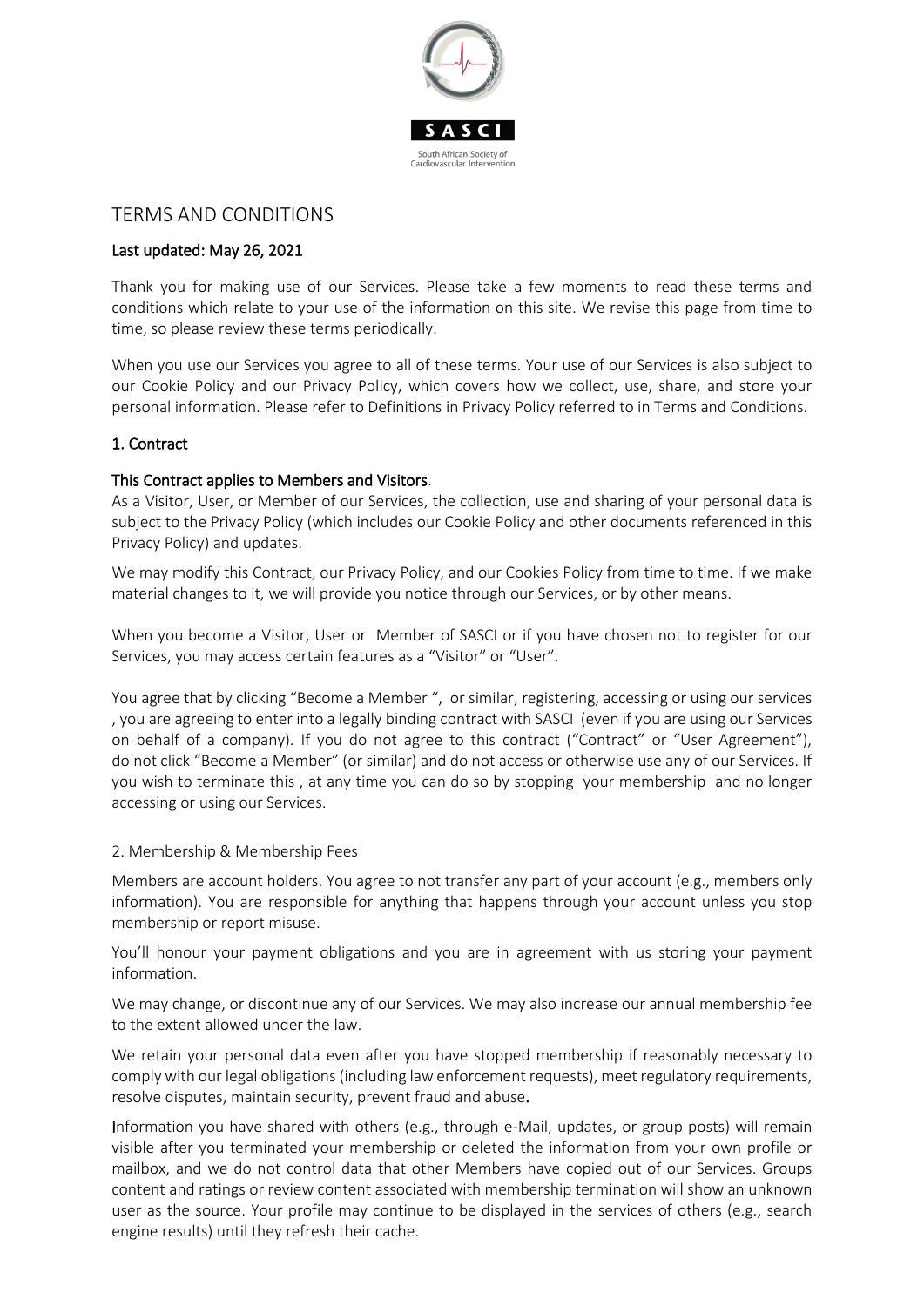

#### 3. Notices and Messages

You're in agreement with us providing notices and messages to you through our Services e.g., websites, e-news, emails, social media, WhatsApp, and contact information. If your contact information is out of date, you may miss out on important notices.

To opt out of receiving future mailings from SASCI you can Click on the [UNSUBSCRIBE](https://form.jotform.com/202862721577561) link.

## 4. Copyright

The contents of the Services e.g. website, including its design, and any information, text, data, graphics, charts, diagrams, or photographs, contained within the articles displayed or in any other material ("Material") unless otherwise acknowledged, are the property of the South African Society of Cardiovascular Intervention ("SASCI"), and protected by copyright, database, and other intellectual property rights. All trade names, trademarks (if any), logos, devices and other graphics contained on the services e.g., website belongs to SASCI (or its advertisers, or other third parties as appropriate).

Your use of the Material appearing on this Services e.g., website is limited to your own personal, noncommercial, educational use and reference. In using this Services e.g., website, you agree not to adapt, translate, modify, decompile, disassemble, or reverse engineer the Material, or any software or programs used in connection with the Material.

#### 5. General Use of Services

The Material is intended to provide helpful, constructive, general information and guidance only in relation to the field of Cardiovascular Intervention medicine and should not be relied upon for any other purpose. SASCI is not in any way responsible for your use, misuse or otherwise of the Material.

#### 6. Extent of SASCI's liability for the Services

Services e.g., website and Material are provided on an 'as is' basis; all express, implied, and statutory warranties, terms and conditions are excluded, to the fullest extent permitted by law. In particular, please note the following: -

(a) Although SASCI uses all reasonable endeavours to edit and review Material prior to publication, SASCI makes no warranties in relation to the accuracy or reliability of any Material published on this website. The Material may contain inaccuracies or typographical errors.

(b) SASCI does not host all pages appearing on Services e.g., website and for this reason and due to the nature of the Internet generally, is not able to warrant that this Service will be available 24 hours a day, nor that it will be free of virus or other harmful code or properties. SASCI requires its web host to adhere to all data protection laws and principles but makes no warranty as to the security or safety of personal information which you might provide via these pages or Services.

(c) Where there are links to other services e.g., websites, or advertising appears on these services e.g., website, SASCI does not endorse products or services promoted by such third parties; information relating to third parties, their goods and services is provided to you as a visitor to this service for your general information and assistance only. You visit third party services e.g., websites and enter contracts with such third parties at your own risk.

(d) SASCI excludes all direct or indirect liability (whether arising in contract, tort (including negligence and breach of statutory duty) and misrepresentation or otherwise) and including damages, costs, claims or liabilities for loss of profit, loss or depletion of goodwill, loss of opportunity, loss of or damage to data or hardware, interruption to business howsoever arising from your use of this service e.g. to the fullest extent permitted by law provided always that SASCI does not seek to exclude or limit its liability for any death or personal injury caused by SASCI's negligence or in any other way which would be prohibited at law.